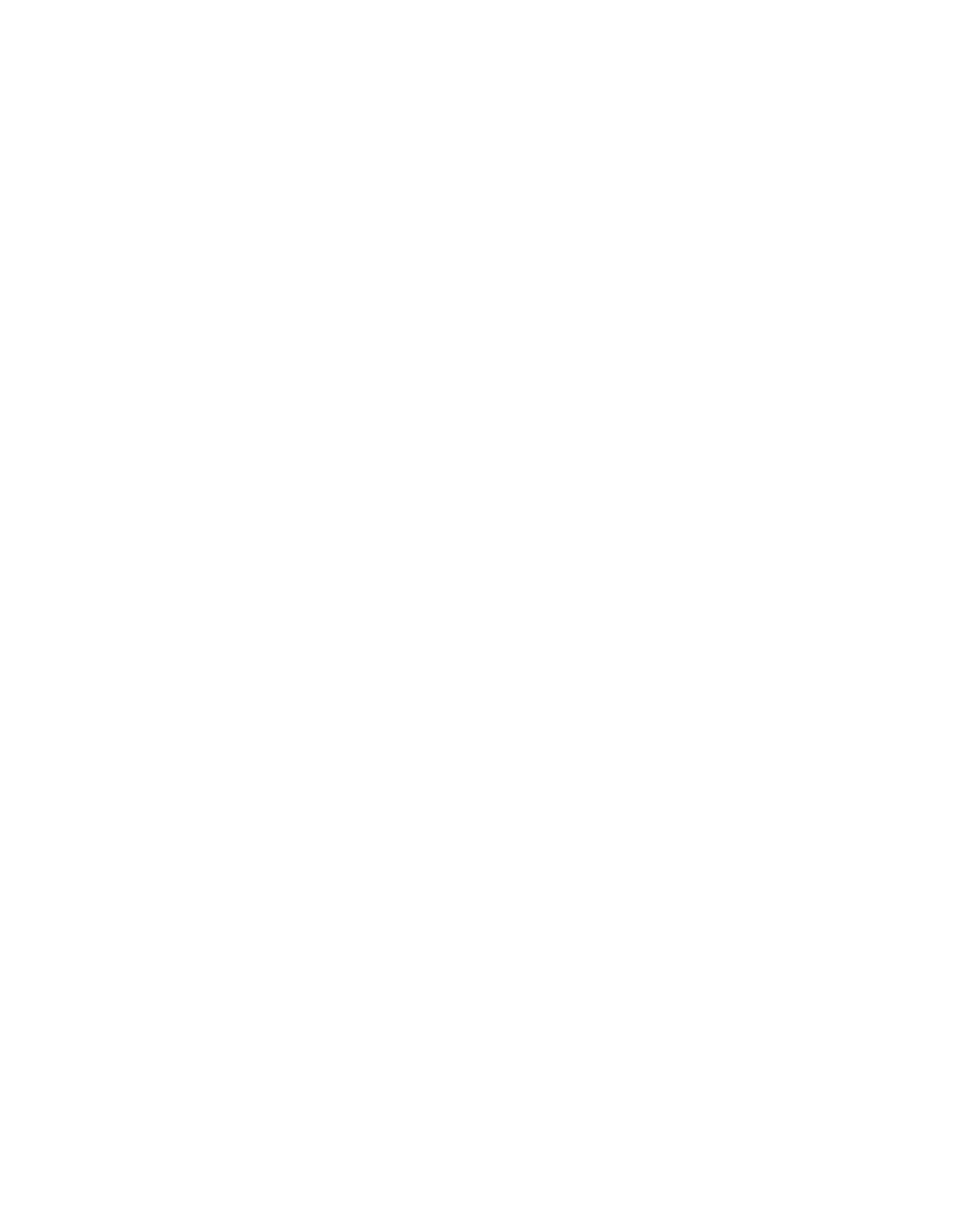# **Executive Summary**

This report presents an analysis of the financial benefits and costs of three programs that are part of the national Employment Retention and Advancement (ERA) project. Conceived and funded by the Administration for Children and Families (ACF) in the U.S. Department of Health and Human Services, the ERA project tested 16 models in eight states that aimed to promote steady work and career advancement for current and former welfare recipients or other low-income groups. MDRC –– a nonprofit, nonpartisan research organization –– is conducting the ERA project under contract to ACF.

The three programs chosen for this analysis were operated in four sites: Corpus Christi and Fort Worth, Texas; Riverside County, California; and Chicago, Illinois.<sup>1</sup> These programs were selected because evaluation results during the five-year follow-up period indicate that they increased the employment and earnings of individuals who were assigned to them. This report serves as a companion document to a larger ERA report that presents effectiveness results for a majority of the ERA programs.<sup>2</sup>

### **Background**

Launched in 1999, the ERA project identified and tested a diverse set of models designed to promote employment stability and career advancement. Some models also sought to reduce recidivism among individuals who exited the Temporary Assistance for Needy Families (TANF) program –– the cash welfare program that mainly serves single mothers and their children. Programs that were successful in reducing recidivism would, in turn, reduce government expenditures on welfare.

The project used a rigorous random assignment design to analyze the programs' effects on individuals' outcomes. In each site, individuals who met the ERA eligibility criteria (which varied by site) were assigned, at random, to a program group or to a control group. Members of the program group were recruited for (and, in some sites, were required to participate in) the services offered by the ERA program, while members of the control group were not eligible for ERA services but were eligible for other services and supports. The control group services and

 $\overline{\phantom{0}1}$ <sup>1</sup>Houston also operated the Texas ERA program. It is not included in the benefit-cost analysis because it did not have any effect on employment and earnings during the follow-up period. The Riverside program that is examined in this report is the Post-Assistance Self-Sufficiency (PASS) program. Two other ERA programs operating in Riverside County did not have effects on employment and earnings. 2

<sup>&</sup>lt;sup>2</sup>Richard Hendra, Keri-Nicole Dillman, Gayle Hamilton, Erika Lundquist, Karin Martinson, and Melissa Wavelet*, How Effective Are Different Approaches Aiming to Increase Employment Retention and Advancement? Final Impacts for Twelve Models* (New York: MDRC, 2010).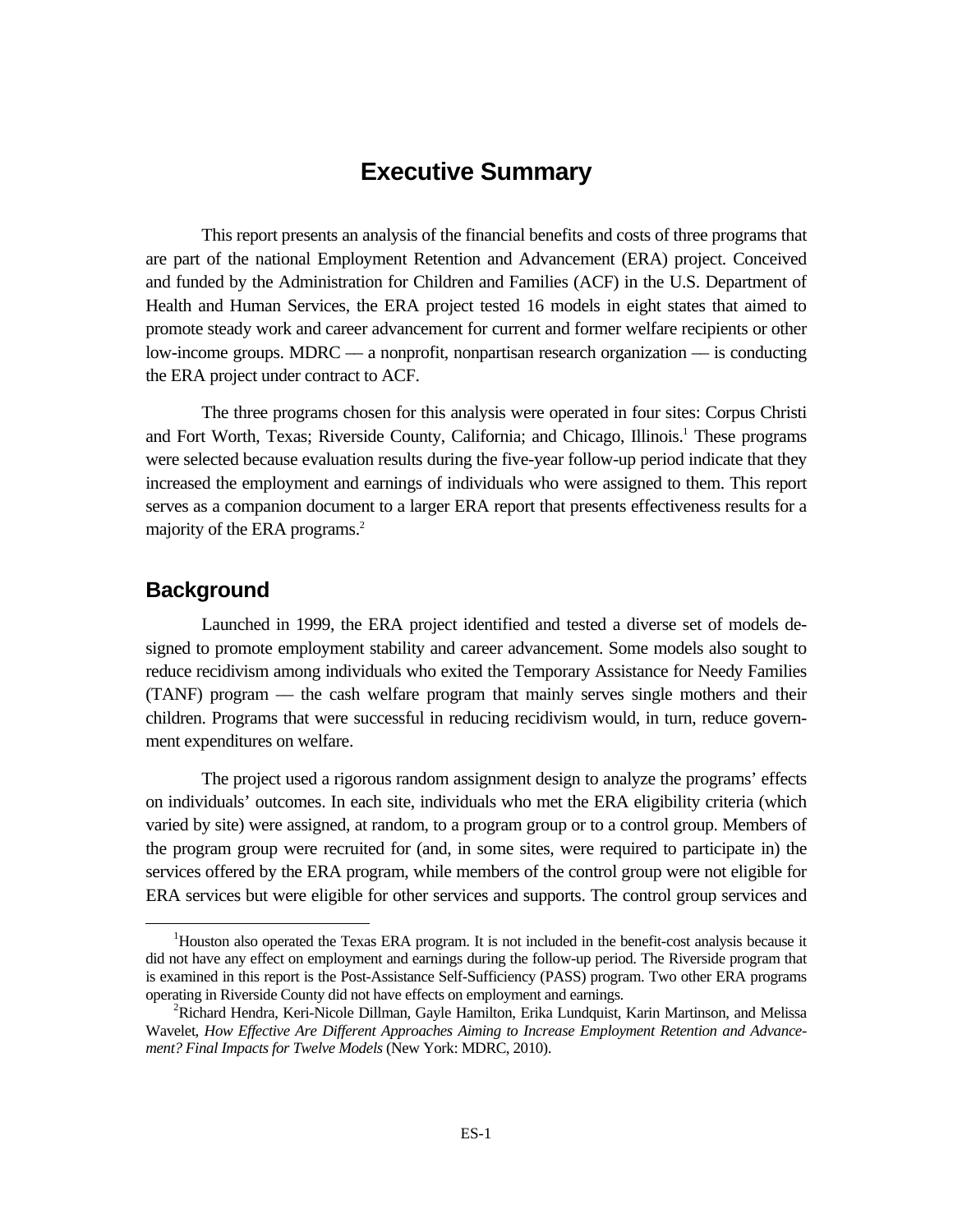supports were those generally available in the sites' communities and could also include the standard welfare-to-work program or, in some cases, minimal efforts that the sites already had in place to provide assistance to individuals who found jobs. Each site's control group thus represents the benchmark against which that site's ERA approach is assessed. Differences in outcomes between the program group and the control group after random assignment are known as "impacts," and they indicate the effects of the ERA program in each site.

The benefit-cost analysis in this report goes beyond the basic impact measures that are presented in the final ERA impact report by providing an overall accounting of the programs' financial gains and losses from three perspectives: the ERA program groups, the government budget, and society as a whole. The analysis also examines whether the programs were costeffective. In this report, cost-effectiveness is defined as the amount gained by program participants for every dollar invested by the government, net of what was spent on the control group; if the gain to individuals is more than one dollar for every dollar the government spent, then the program may be considered to be cost-effective.

### **Benefit-Cost Methodology**

The ERA benefit-cost analysis compares the costs and benefits of the ERA program services with the costs and benefits of the usual services (in most cases) that were available to the control group. The amounts presented are the *net present values* per ERA program group member, that is, the difference in financial effects between the ERA program group and the control group. The benefit-cost analysis extends the findings on program impacts by considering program effects on additional outcomes, such as fringe benefits from employment; income and sales taxes; Medicaid expenditures; and the costs of administering welfare payments, food stamps, and Medicaid payments (in this report, collectively referred to as "public assistance").<sup>3</sup> As noted, the analysis also examines the benefits and costs from three perspectives:

 **Program group.** The *program group perspective* identifies the net gains or losses for the program group members, indicating how they fared as a result of the ERA program, relative to the control group. The program group derives a net gain if the program increases earnings (plus fringe benefits) or other forms of income –– such as Earned Income Tax Credits –– by an amount that exceeds any income lost (for example, from reductions in welfare or other public assistance) and increases in taxes paid.

 $\frac{1}{3}$ <sup>3</sup>Unlike the impacts that are presented in the final impact report (Hendra et al., 2010), the benefit-cost analysis incorporates positive and negative financial estimates even when they do not reach the level of statistical significance, because they nonetheless represent the best estimates available. Thus, the financial estimates presented in this report should be considered approximations.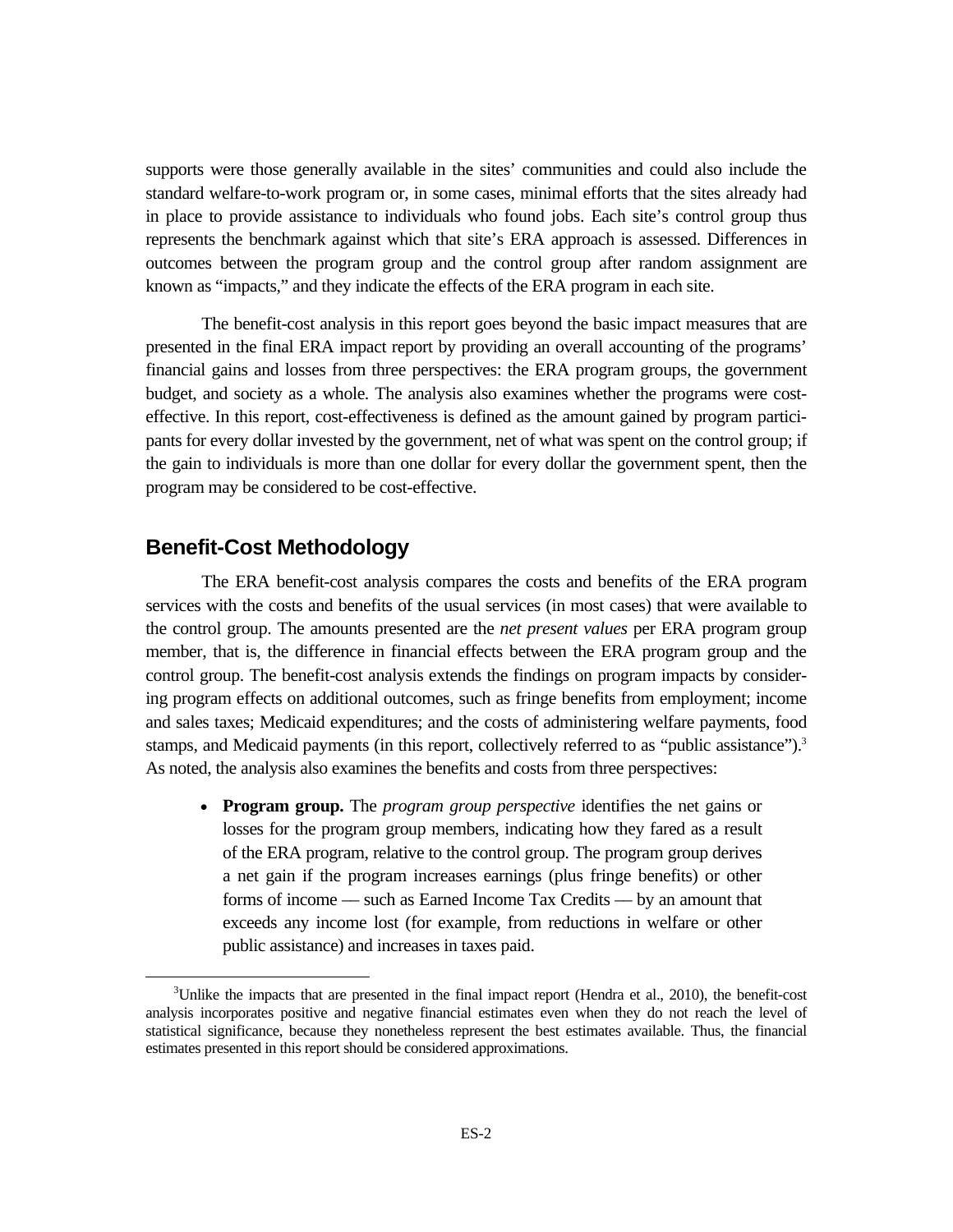- **Government budget.** The *government budget perspective* measures whether the government realized a net revenue increase or decrease as a result of operating the ERA program. Financial gains can occur from increases in tax revenues, net of the Earned Income Tax credit, and from reductions in public assistance and their associated administrative cost. These gains are compared with any losses from increases in public assistance and administrative costs plus the net cost of providing ERA services, relative to the cost of services for the control group.
- **Society.** The *social perspective* measures the monetary effects of the programs on society as a whole and combines the costs and benefits of both the program group members and the government budget.

The benefit-cost analysis measures only the program effects that are easily monetized. Not included in the analysis are such effects as the displacement of other workers by program group members, changes in children's achievement and behavior, losses of leisure time, changes in health status, changes in quality of life, increased satisfaction on the part of the general public due to more employment among welfare recipients, and any other effects that are not easily monetized. In addition, the analysis does not include all the work-related expenditures for program and control group members –– such as for child care, transportation, and other work supports –– because data were not readily available to measure the full expenditures for both groups. Not including these factors could increase or decrease the net gains from ERA.

## **The Programs Discussed in This Report**

The ERA evaluation tested a range of models that differed in terms of when services were first provided and to whom they were provided. The Texas program, for example, targeted TANF applicants and recipients who were not employed; the Chicago program targeted employed TANF recipients; and the Riverside PASS program targeted individuals who had left TANF and were working.

The three ERA programs included in this report were similar in some of their features. First, TANF agencies had lead roles in implementing the ERA programs, although they also relied on organizations other than government social service agencies to provide services. Second, the programs used one-on-one staff-client interactions as the platform from which to provide services. Third, these programs also offered job search assistance, to get participants into jobs or to get them a new job if they lost their job. Finally, some referrals to education or training were made by these programs, but none of them made this the primary focus.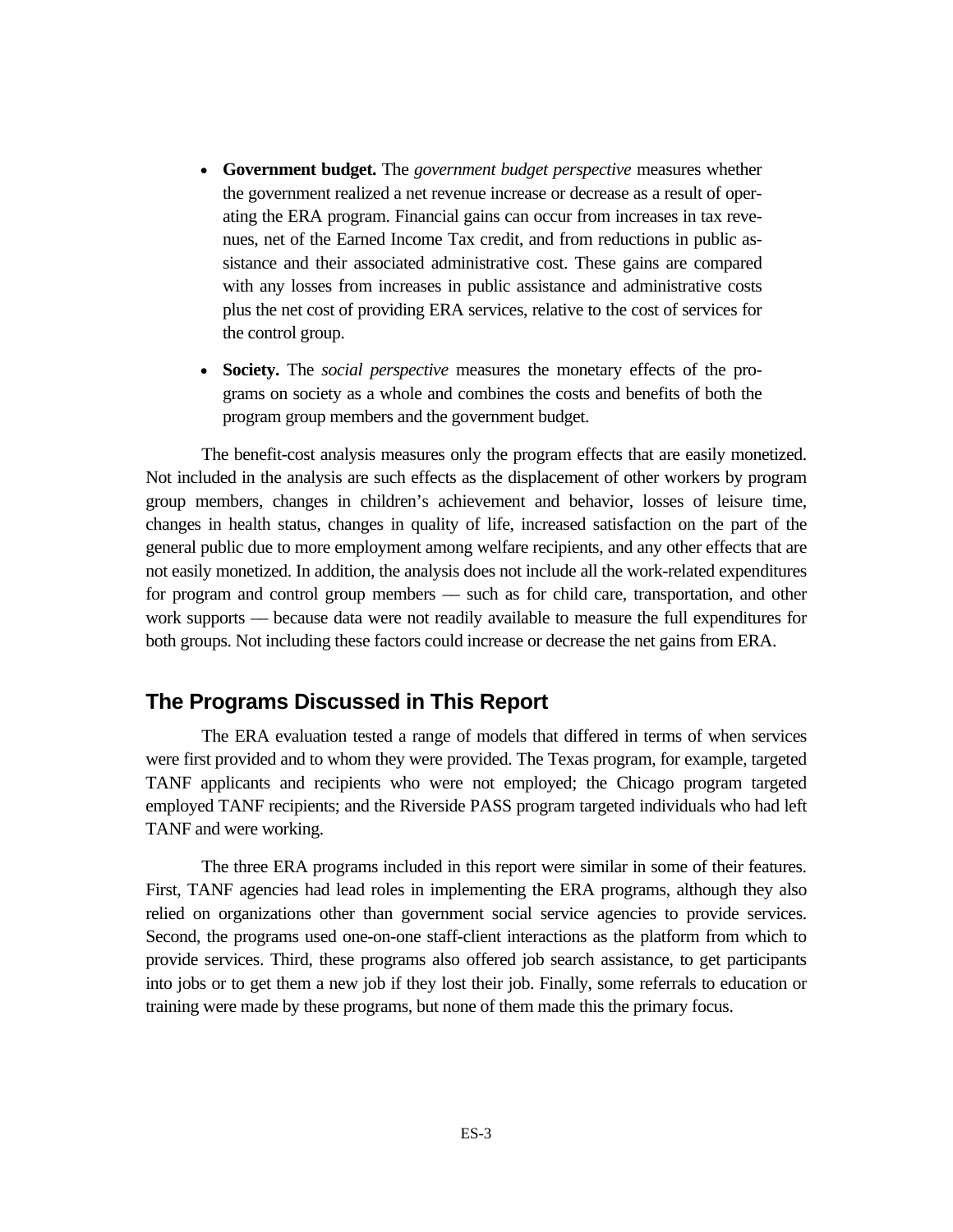These ERA programs had additional special features, some of which are noted in Table ES.1. The Texas program offered financial incentives (stipends) to encourage people to stay employed at full-time jobs, as a way to try to reduce the rate at which TANF leavers returned to the TANF rolls. The Chicago program, aiming to help employed TANF recipients advance into higher-paying jobs, used a for-profit employer intermediary — a provider with strong linkages to firms in a variety of industries –– to place people into better jobs and also offered financial incentives to participants who reached program benchmarks. The Riverside PASS program provided services via community-based organizations (CBOs) in a majority of locations, based on the assumption that organizations other than the welfare agency would be more familiar with the jobs and services available in their communities and that those who were leaving TANF would be more willing to work with organizations other than the welfare agency. In all three programs, a greater share of program group members participated in retention and advancement services than control group members.<sup>4</sup>

While these three ERA programs were selected for this report because they increased program group members' employment and earnings, some of the other programs in the national ERA project also contained some of these features, but they lacked positive impacts. It is not clear which features "drove" the impacts in any given site.

### **Benefit-Cost Findings**

The benefit-cost analysis addresses several questions. Was the cost of operating the ERA programs more or less than the cost of providing services to the control group? Are program group members financially better off or worse off as a result of ERA? Is the government's net investment in services for the program group offset by budget savings? Does society as a whole come out ahead or behind as a result of the programs in these sites? Were the ERA programs cost-effective, overall?

The same program effect might elicit gains from one perspective and losses from another. In assessing each main program effect, it is important in the benefit-cost analysis to consider the perspective of each directly affected group. Table ES.2 summarizes the main financial effects of the ERA programs from each perspective. Gains are indicated by positive values, and losses are shown by negative values. These results were then summed to obtain an estimate of the overall net value (net gain or net loss) of each program, analyzed by perspective.

 $\overline{4}$ <sup>4</sup>The participation impacts presented in Table ES.1 are based on client survey data. The Riverside PASS cost estimates in this report are based on data from the program's management information system (MIS). Analysis of the MIS data suggests that PASS increased the use of retention and advancement services.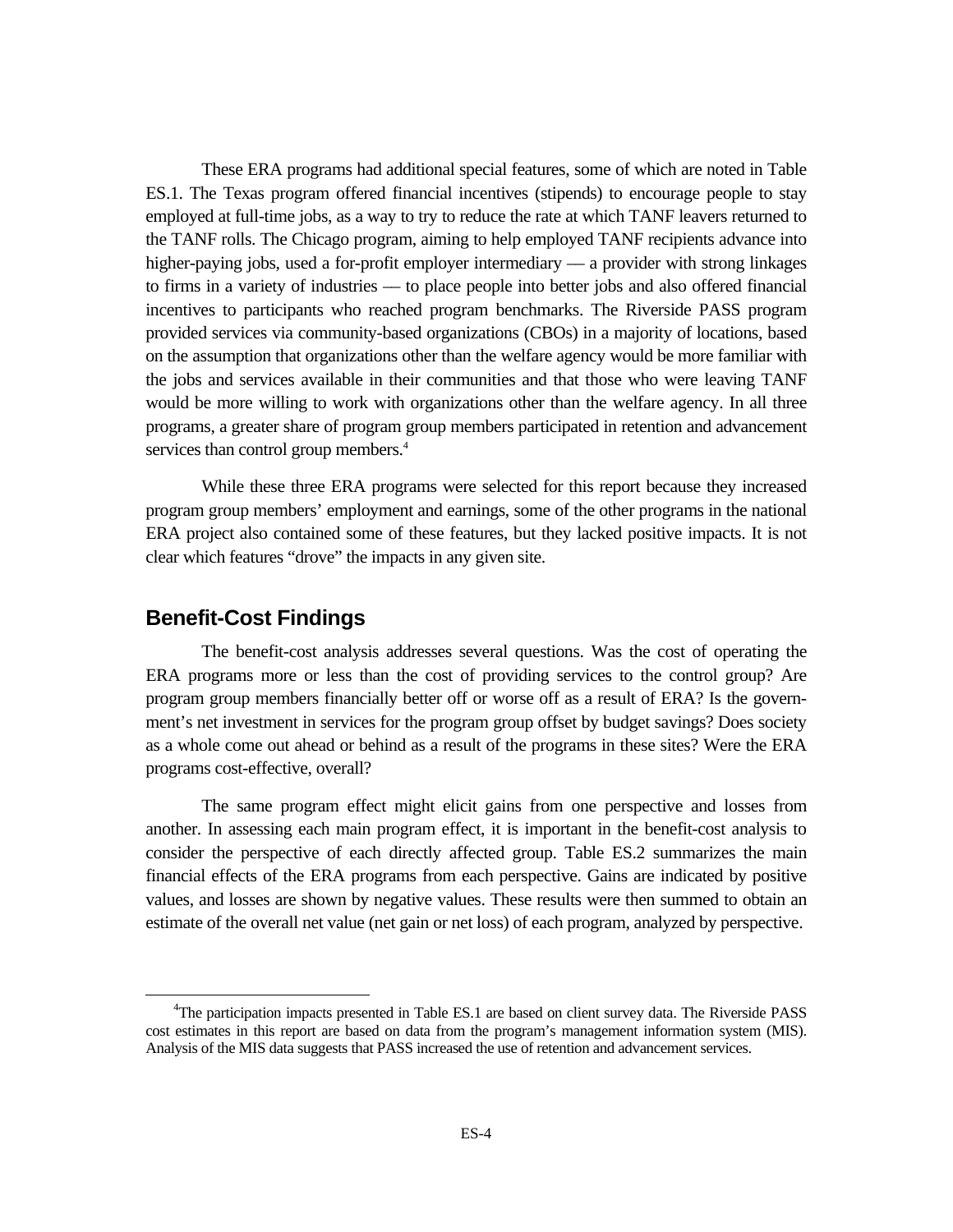#### **The Employment Retention and Advancement Project**

#### **Table ES.1**

#### **Highlights of Programs That Increased Employment Retention and Advancement**

|                          | Texas                                                                                                                                                                                                                                   | Chicago                                                                                                                                                                              | Riverside PASS                                                                                                                                           |  |
|--------------------------|-----------------------------------------------------------------------------------------------------------------------------------------------------------------------------------------------------------------------------------------|--------------------------------------------------------------------------------------------------------------------------------------------------------------------------------------|----------------------------------------------------------------------------------------------------------------------------------------------------------|--|
| Strategy                 | Placement, retention, and<br>advancement strategies: job<br>search assistance, stipend<br>for employed former TANF<br>recipients, reemployment<br>assistance, and work site<br>visits                                                   | Advancement strategies:<br>job search assistance,<br>career counseling,<br>financial incentives to<br>participants who reached<br>program benchmarks, and<br>reemployment assistance | Retention and<br>advancement strategies:<br>reemployment assistance,<br>career counseling, and<br>referrals to education and<br>training                 |  |
| Target population        | Unemployed TANF<br>applicants and recipients                                                                                                                                                                                            | TANF recipients who had<br>worked at least 30 hours<br>per week for at least 6<br>consecutive months                                                                                 | <b>Employed former TANF</b><br>recipients who recently left<br><b>TANF</b>                                                                               |  |
| Service providers        | Local workforce<br>development boards<br>contracted with nonprofit<br>organizations                                                                                                                                                     | Experienced, for-profit,<br>employment intermediary                                                                                                                                  | Primarily community-<br>based organizations and a<br>community college                                                                                   |  |
| Control group services   | Relatively strong welfare-to-<br>work program                                                                                                                                                                                           | Standard welfare-to-work<br>program                                                                                                                                                  | Limited postemployment<br>services for those leaving<br><b>TANF</b>                                                                                      |  |
| Participation highlights | In Corpus Christi, 30<br>percent took up the<br>financial incentive; 20<br>percent did so in the other<br>Texas sites. Increased<br>percentages received help<br>with retention and<br>advancement in Corpus<br>Christi and Fort Worth. | Increased percentages<br>received help in finding a<br>better job while working<br>and in getting other forms<br>of retention and<br>advancement help.                               | While increases in<br>participation were not<br>large, participation data are<br>for a cohort that had few<br>positive economic<br>impacts. <sup>a</sup> |  |
| Economic impacts         | Increased employment<br>retention and advancement<br>in Corpus Christi and Fort<br>Worth                                                                                                                                                | Increased employment<br>retention and advancement<br>and reduced welfare<br>receipt                                                                                                  | Increased employment<br>retention and advancement                                                                                                        |  |

SOURCE: Hendra et al. (2010).

NOTES: aThe participation impacts presented in this table are based on client survey data. As detailed in the final impact report (Hendra et al., 2010), survey response issues were present in the Riverside PASS site. Analysis of program data suggests that the Riverside PASS program may have increased the use of a broader range of services. ERA costs were estimated using data from the management information system.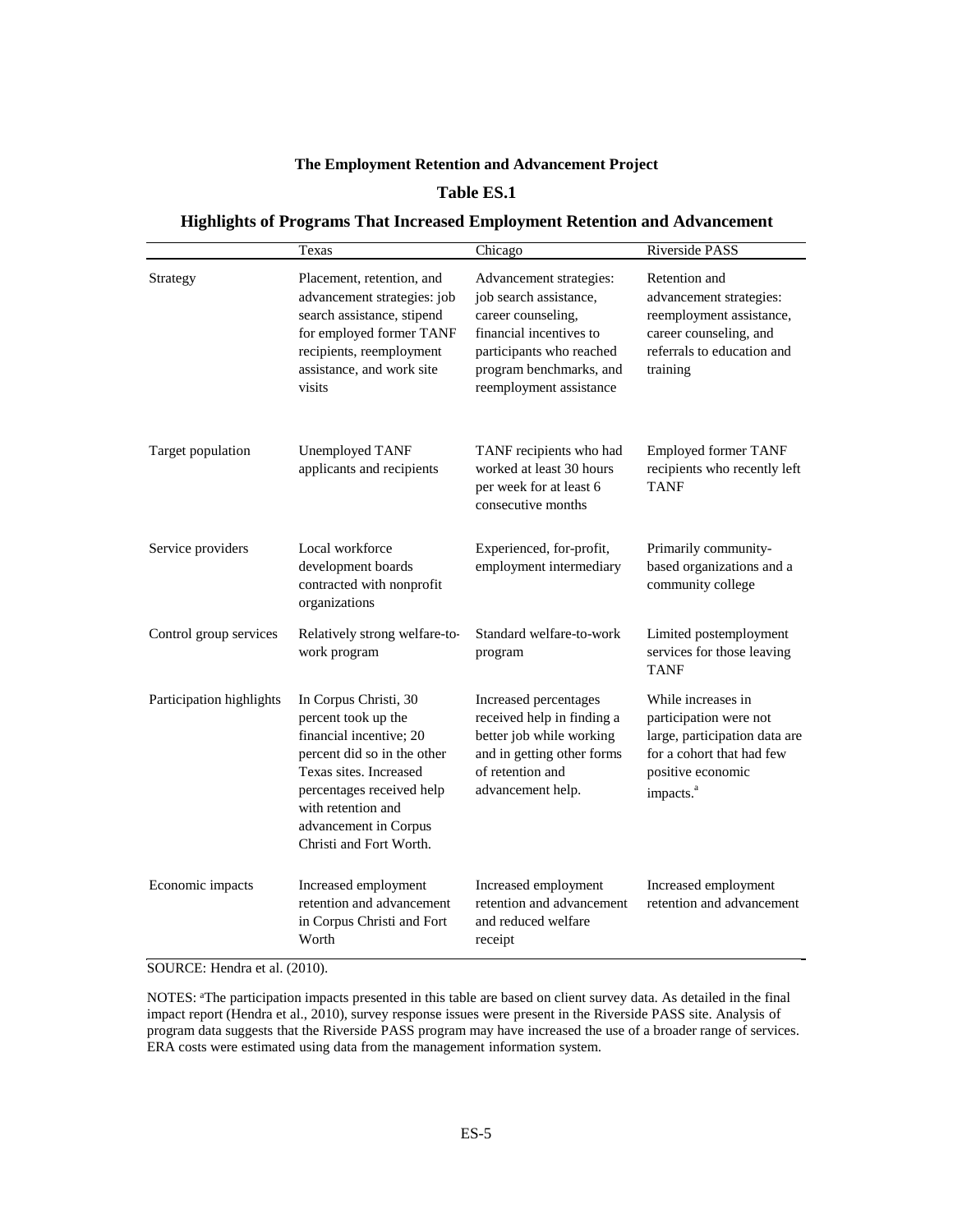#### **The Employment Retention and Advancement Project**

#### **Table ES.2**

#### **Five-Year Estimated ERA Costs, Financial Effects, and Net Value per Program Group Member (in 2008 Dollars)**

|                                    | <b>Accounting Perspective</b> |                |                  |
|------------------------------------|-------------------------------|----------------|------------------|
|                                    | Program                       | Government     |                  |
| Program                            | Group                         | <b>Budget</b>  | Social           |
| <b>Corpus Christi</b>              |                               |                |                  |
| Net earnings and fringe benefits   | 4,048                         | $\Omega$       | 4,048            |
| Net taxes and credits              | 50                            | 221            | $\theta$         |
| Net public assistance <sup>a</sup> | $-424$                        | 583            | 159              |
| Net employment and training costs  | $\overline{0}$                | $-1,844$       | $-1,844$         |
| Net gain or net loss (net value)   | 3,673                         | $-1,041$       | 2,362            |
| <b>Fort Worth</b>                  |                               |                |                  |
| Net earnings and fringe benefits   | 2,458                         | $\mathbf{0}$   | 2,458            |
| Net taxes and credits              | $-262$                        | 427            | $\Omega$         |
| Net public assistance <sup>a</sup> | 1,083                         | $-1,208$       | $-125$           |
| Net employment and training costs  | $\overline{0}$                | $-1,595$       | $-1,595$         |
| Net gain or net loss (net value)   | 3,279                         | $-2,376$       | 738              |
| Chicago                            |                               |                |                  |
| Net earnings and fringe benefits   | 2,566                         | $\overline{0}$ | 2,566            |
| Net taxes and credits              | 168                           | 4              | $\boldsymbol{0}$ |
| Net public assistance <sup>a</sup> | 786                           | $-899$         | $-113$           |
| Net employment and training costs  | $\overline{0}$                | $-1,631$       | $-1,631$         |
| Net gain or net loss (net value)   | 3,520                         | $-2,527$       | 822              |
| <b>Riverside PASS</b>              |                               |                |                  |
| Net earnings and fringe benefits   | 5,082                         | $\Omega$       | 5,082            |
| Net taxes and credits              | $-314$                        | 654            | $\theta$         |
| Net public assistance <sup>a</sup> | $-373$                        | 438            | 65               |
| Net employment and training costs  | $\mathbf{0}$                  | $-1,022$       | $-1,022$         |
| Net gain or net loss (net value)   | 4,394                         | 70             | 4,125            |
|                                    |                               |                |                  |

(continued)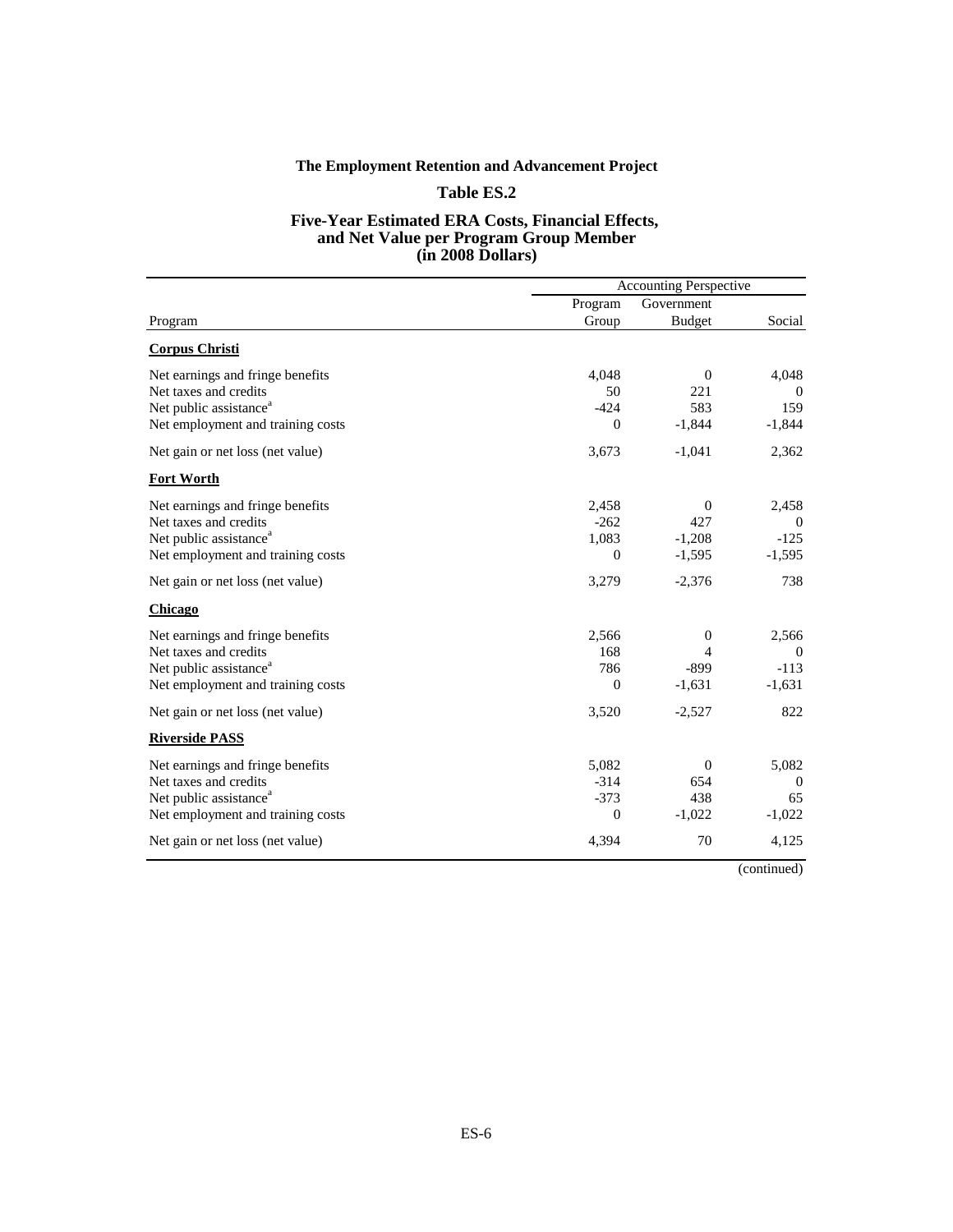#### **Table ES.2 (continued)**

SOURCES: MDRC calculations from TANF and food stamp records; Medicaid eligibility records; unemployment insurance (UI) earnings from the States of Texas, Illinois, and California; and published data on tax rates, employee fringe benefits, and Medicaid benefits. Corpus Christi and Fort Worth calculations also include postemployment stipend or incentive payment records. Riverside PASS calculations include supportive service payment records from the DPSS P3 automated program tracking system.

Employment and training costs for Corpus Christi and Fort Worth are based on fiscal and participation data from Workforce Solutions for Tarrant County, WorkSource of the Coastal Bend, ERA program tracking data, The Workforce Information System of Texas (TWIST), Texas Education Agency, Texas Higher Education Coordinating Board, U.S. Department of Education, and ERA 12-Month Survey.

Employment and training costs for Chicago are based on fiscal and participation data from Employment and Employer Services, Inc., ERA program records and participant case files, Illinois Department of Human Services, TANF administrative records from the State of Illinois, Illinois Community College Board, U.S. Department of Education, and ERA 12-Month Survey.

Employment and training costs for Riverside PASS are based on fiscal and participation data from Riverside County Department of Social Services, Riverside DPSS P3 automated program tracking system, TANF administrative records from the State of California, California Department of Education, U.S. Department of Education, and ERA 12-Month Survey.

NOTES: Estimates reflect discounting and adjustment for inflation.

Estimates were regression-adjusted using ordinary least squares, controlling for pre-random assignment characteristics of sample members.

Rounding may cause slight discrepancies in calculating sums and differences.

Tests of statistical significance were not performed.

aPublic assistance includes welfare payments, food stamps, and Medicaid. It also includes stipends in Texas and incentives in Chicago. From the government budget perspective, it also includes public assistance administration.

### **Averaged across the four sites, the net operating cost of the ERA programs was about \$1,500 per program group member.**

The employment and training costs (the costs of providing ERA services, along with other education and training services) was about \$1,500 more per person, on average, than the standard welfare-to-work employment and education services that were received by the control groups. (Individual sites' net operating costs ranged from \$1,000 to \$1,800.) The ERA programs' net employment and training costs in the four sites presented in this report are lower than the net costs of many welfare-to-work programs from the 1990s that emphasized increasing participants' income while balancing reductions in welfare costs.<sup>5</sup> Unlike in many of the earlier studies of welfare-to-work programs, however, the ERA control groups received services, often from the TANF agency; the net cost presented in this report is thus the cost of the "added value" of the ERA services.

 $\frac{1}{5}$ David Greenberg, Victoria Deitch, and Gayle Hamilton, *Welfare-to-Work Program Benefits and Costs: A Synthesis of Research* (New York: MDRC, 2009).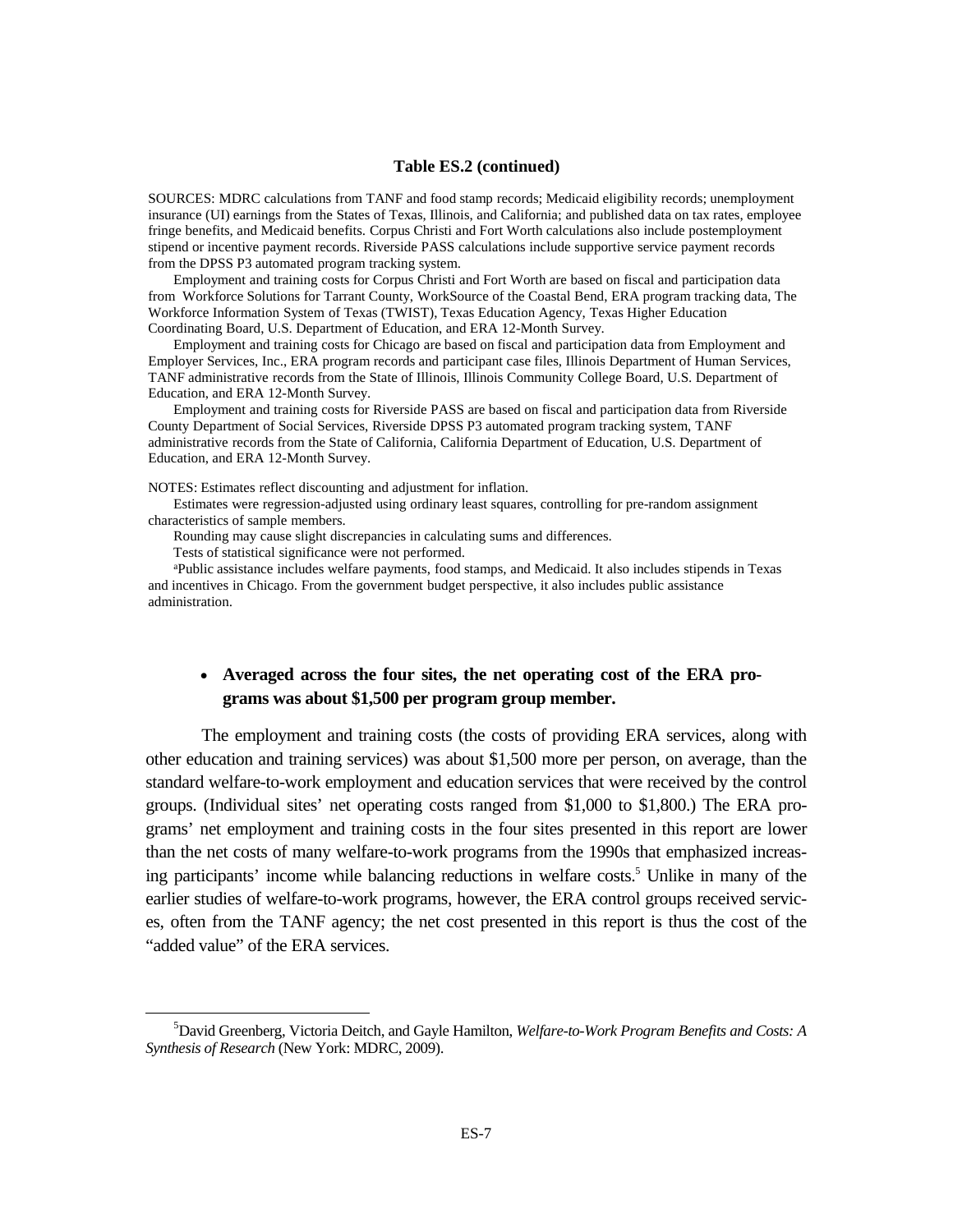### **From the program group perspective, the program group members in all four sites were better off financially as a result of the ERA programs.**

The ERA programs that operated in the four sites discussed in this report led to substantial financial gains for program group members relative to control group members. The Corpus Christi and Riverside PASS ERA programs produced net financial gains of \$3,673 and \$4,394, respectively. These gains came primarily from higher earnings for program group members, compared with the control groups' earnings. In Chicago and Fort Worth, the ERA programs produced net financial gains of \$3,520 and \$3,279, respectively, and here the gains were due to a combination of higher earnings *and higher public assistance* (specifically, increases in food stamps and Medicaid).

### **With one exception, the ERA programs in this report did not produce net savings from the government budget perspective.**

In three of the four sites, the additional amount spent on ERA services, compared with expenditures for the control groups, was not recouped by savings in welfare and other benefit expenditures and increased tax revenues. The additional costs per person that were incurred by the government exceeded the savings by \$1,041 in Corpus Christi, by \$2,376 in Fort Worth, and by \$2,527 in Chicago. The Riverside PASS program essentially broke even (with a slight gain of \$70). The additional costs of operating the ERA program in Riverside were offset by increases in tax payments and savings from reduced public assistance for program group members. In Chicago and Fort Worth, besides the increased costs of operating the ERA programs, the government incurred additional costs from higher public assistance (food stamps and Medicaid) and from financial incentive payments.

### **The ERA programs in the four sites produced financial gains from the social perspective.**

As discussed above, the social perspective encompasses both net gains from the ERA programs for the program group and net losses for the government budget. The four sites implemented ERA programs that led to financial increases for society as a whole. Net financial benefits to society ranged from \$738 in Fort Worth to \$4,125 in Riverside. Gains to society occurred because the earnings gains among program group members exceeded the cost to the government of operating the ERA programs.

## **For each dollar that the government invested in these ERA programs, the program group members gained from \$1.38 to \$3.53 (depending on the site).**

The net values shown in Table ES.2 suggest that the ERA programs in these four sites were cost-effective. The cost-effectiveness ratio is calculated by dividing the net financial gain